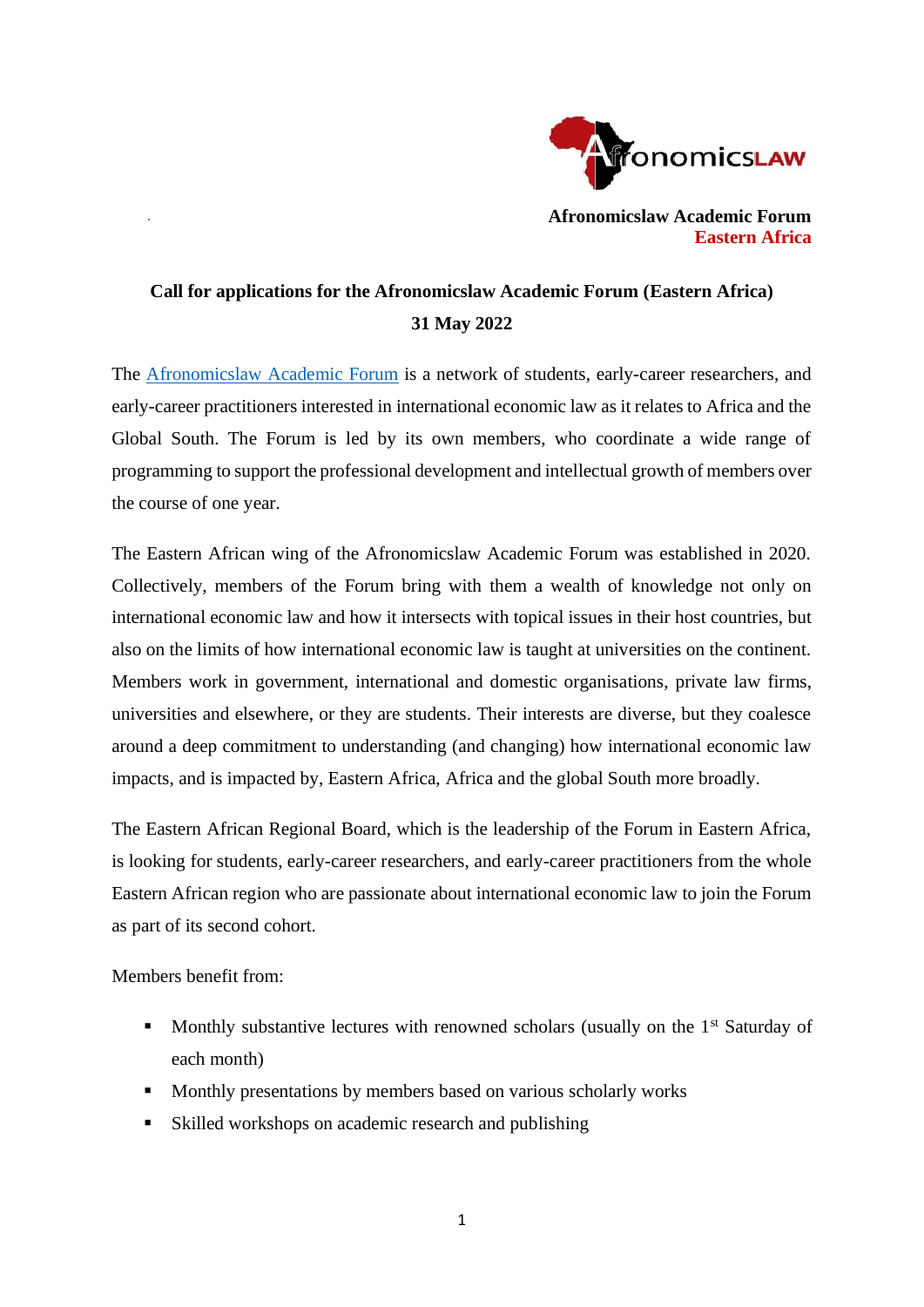- Structured editorial support for the researching, writing, presenting and publishing of a short symposium paper for the Afronomicslaw Academic Forum Annual Conference
- **•** Ongoing mentorship from leaders in academia, government and legal practice
- **•** Ongoing career support for accessing postgraduate degree and career opportunities
- A diverse network of like-minded individuals from across Africa

Applications close on **15 June 2022.** Membership to the Forum is for one year and will last from **1 July 2022** to **30 June 2023**.

Applicants are encouraged to think carefully about whether they have the capacity to fulfil the requirements of membership for the full year. The selection process is competitive. Applicants will be assessed on their demonstrable interest/experience in international economic law and public international law; demonstrable interest/experience in academic research and writing; leadership potential; and time availability.

## **I. Membership Options Available to Applicants**

The Eastern Africa wing of the Afronomicslaw Academic forum is pleased to announce that it is calling for applicants to join it as Regional Representatives for the year 2022-2023. There are two major 'streams' or 'departments' within the Eastern Africa wing of the Academic Forum:

- The Editorial stream is generally charged with editing all blog pieces written by the Forum's representatives and any external source. It also takes a lead on any initiatives within the Forum that touch on legal research and writing (e.g., legal writing and writing workshops, research projects, etc).
- The Partnerships stream is in charge of actively looking for and sharing career opportunities that may tie in with representatives' personal development plans and contribute, in this way, to their professional growth. The stream also plays a key role in assigning mentors to the members of the forum. Mentors are usually experienced professionals and academics in the field of IEL.

When applying to the Forum, applicants can express an interest to join either of the two streams. However, since there are limited slots for these two streams due to efficiency purposes, successful applicants will be accepted as 'general members'. General members do not belong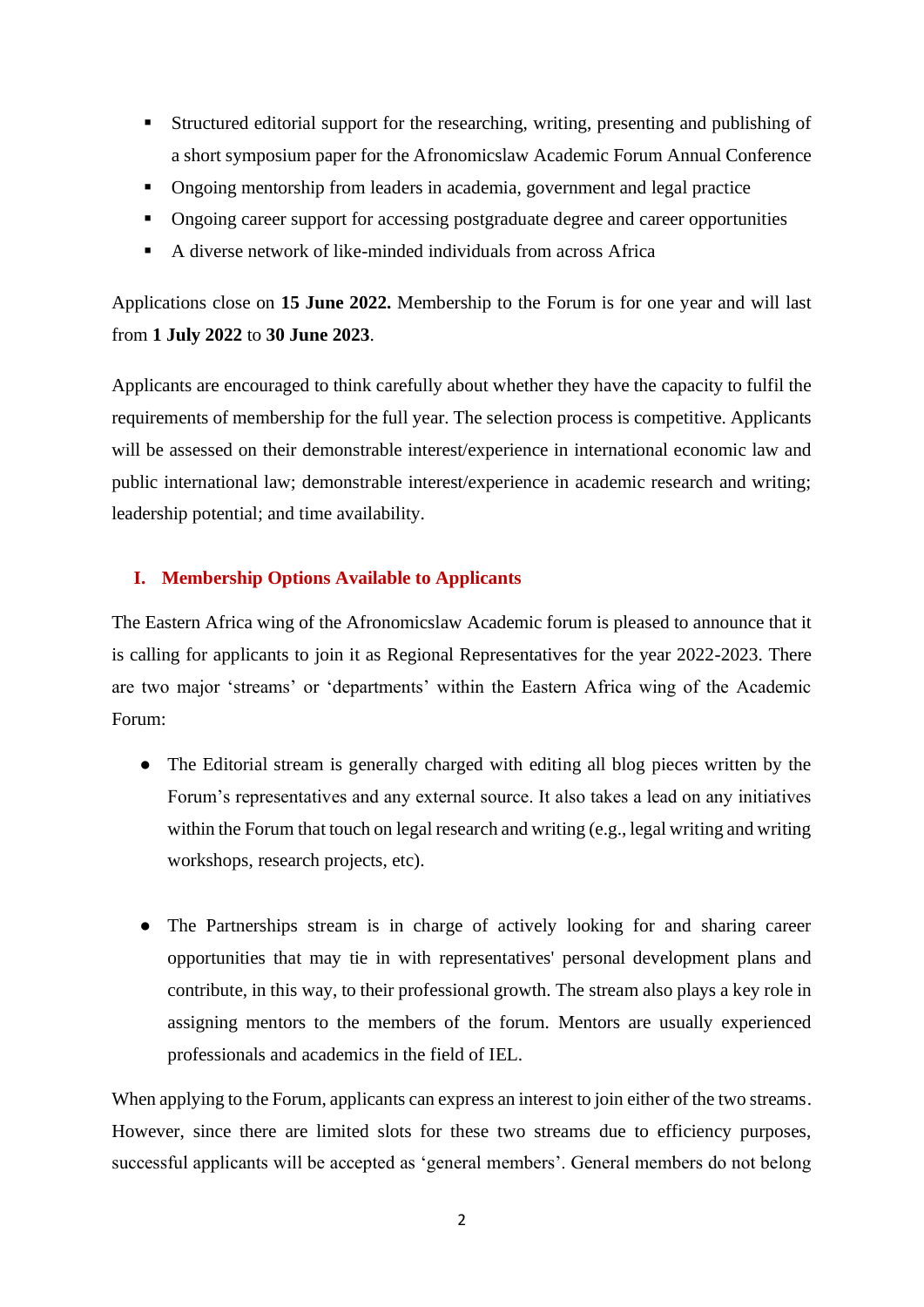to a particular stream in the Forum but have the same responsibilities and duties that all other regional representatives are bound to under Part II below.

Where a slot later opens up in either stream, a general member may apply for a position in the relevant stream. Provided that where they apply to the editorial stream, they will be required to meet the additional criteria specified under Part III below.

## **II. Duties and Responsibilities of Regional Representatives**

Regional Representatives are expected to exercise the duties and responsibilities of their positions in the highest standards of excellence, integrity and prudence. Their duties include:

- Writing blogs on International Economic matters as they relate to Africa and the Global South.
- Reading core books and materials within critical IEL knowledge space.
- Actively participating in the Academic Forum reading and internal discussions activities.
- Submitting/acting on all agreed and assigned work consistently, on time and done excellently.
- Making attendance at all sessions and lectures a priority.
- Being prepared to discuss the issues and business on the agenda and having read all background material relevant to the topics at hand.
- Cooperating with and respecting the opinions of fellow representatives, and leaving personal prejudices out of all discussions, as well as following the principles of collective responsibility.
- Representing the Forum in a positive and supportive manner at all times and in all places.

## **III. Eligibility Criteria**

Eligible candidates must meet the following criteria:

#### **a) General Membership**

- Must be from a country in Eastern Africa (Kenya, Uganda, Tanzania, Ethiopia, Eritrea, South Sudan, North Sudan, Rwanda, Burundi, Djibouti).
- A citizen, student or researcher in any country in the region they are representing.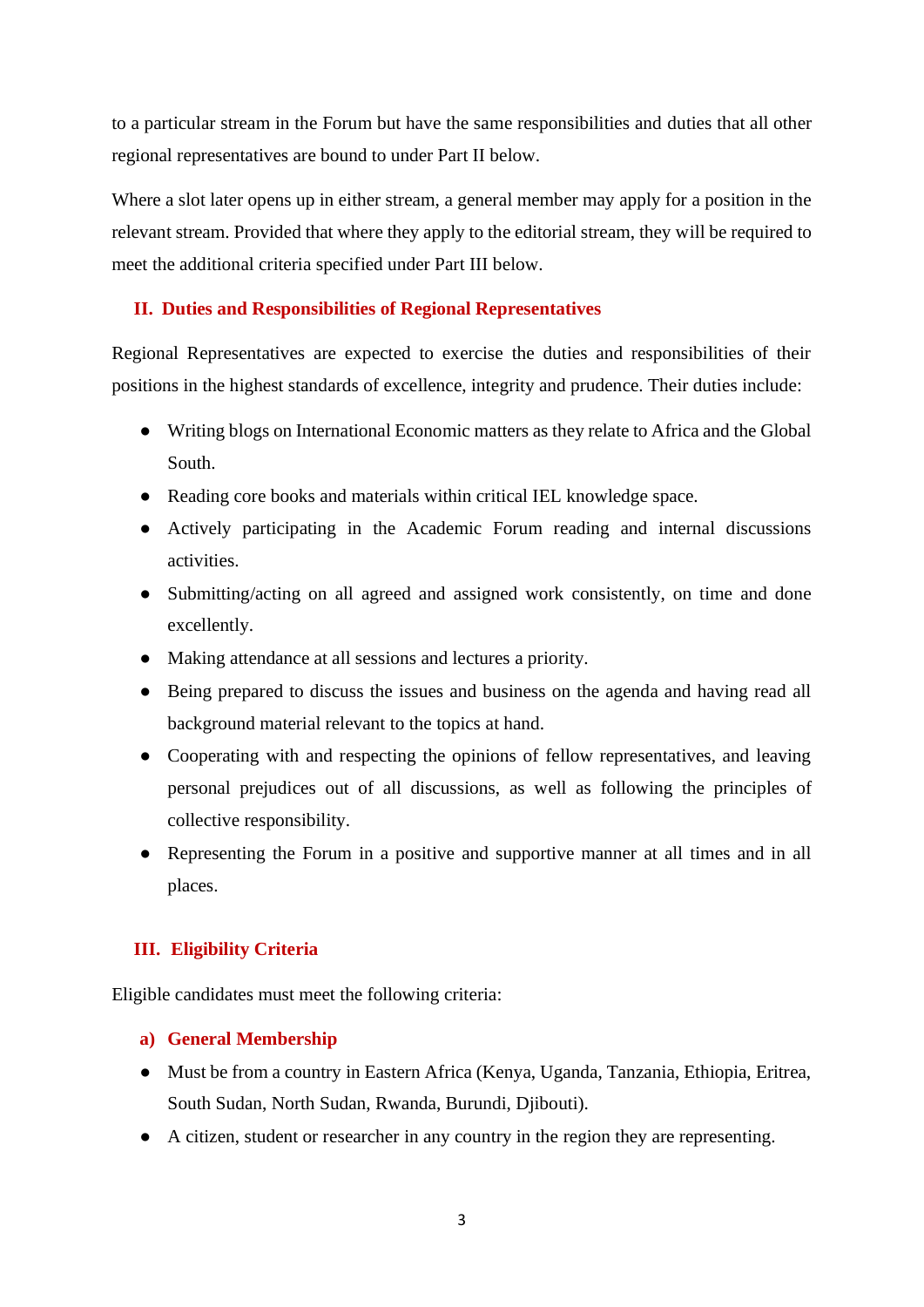● Undergraduate student, graduate student or early career researcher with a demonstrated experience in or exposure to International (Economic) Law as it relates to Africa and the Global South.

## **b) Editorial Stream**

In the event of a vacancy in the editorial stream, applicants to the editorial stream will need to meet the following requirements:

- Demonstrated editorial experience or knowledge in substantive matters of legal research and writing or notable experience in legal research-related projects or initiatives.
- Demonstrated experience in or exposure to International (Economic) Law as it relates to Africa and the Global South.
- Excellent written and spoken English.
- Excellent written and spoken communication skills.
- Evidence of published writing will offer an advantage to applicants but is not necessary.
- Passing an editorial test.

## **c) Partnerships Stream**

In the event of a vacancy in the partnerships stream, applicants to the partnerships stream will need to meet the following requirements:

- Demonstrated experience in or exposure to International (Economic) Law as it relates to Africa and the Global South.
- Have good interpersonal and communication skills.
- Display great emotional intelligence.
- Must be willing to adhere to deadlines.
- Must display that they have good problem-solving skills.
- Passing an interview.

## **IV.Application Process**

To become a member of the academic forum, applicants should proceed as follows: